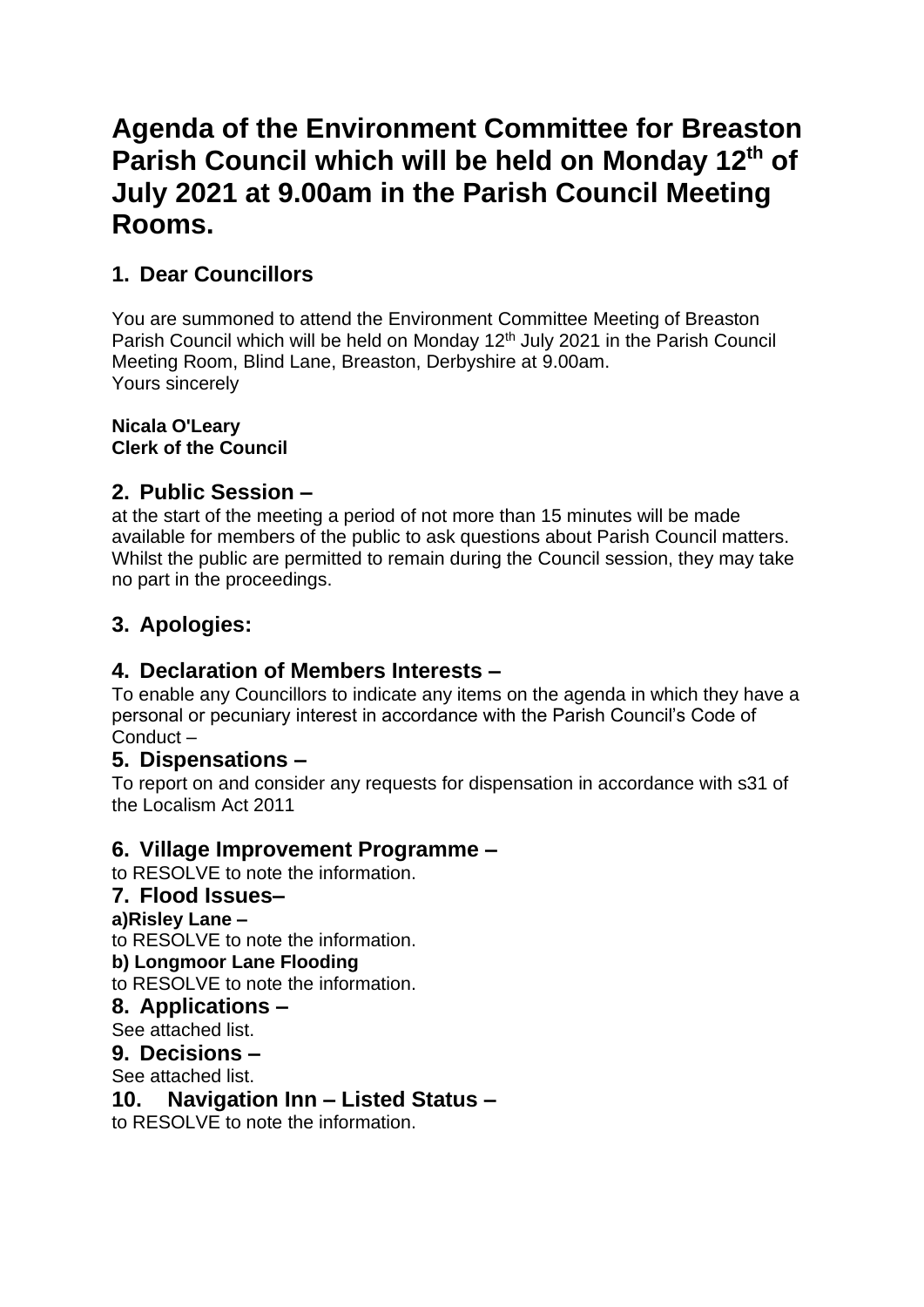# **11. Climate Change – Marches Energy Agency – Energy Efficiency Advice-**

to RESOLVE to note the proposals and on what action to take.

# **12. Appeals/Enforcement Issues:**

# **a) Monopole – Cllr Fisher –**

To RESOLVE to note that following the enquiry by Cllr Fisher the Clerk contacted EBC and the application to site a monopole at the Navigation Inn was refused.

#### **b) Land at Belvoir Close –**

To RESOLVE to note the information.

#### **c) Amazon Lockers, Navigation Inn - ENF/113755–**

To RESOLVE to note the information.

**d) Navigation Inn Planning Appeal reference: APP/N1025/W/21/3271965** To RESOLVE to note the information.

### **13. Derbyshire County Council Planning Services Statement of Community Involvement –**

To RESOLVE to note the consultation document as circulated by the Clerk and on any comments the Parish Council wishes to make.

#### **14. Councillor's Reports Feedback -**

**a)Cllr Mills Provision of an electric car charging point in the village –** To RESOLVE to note the information.

#### **15. Councillor's Reports-**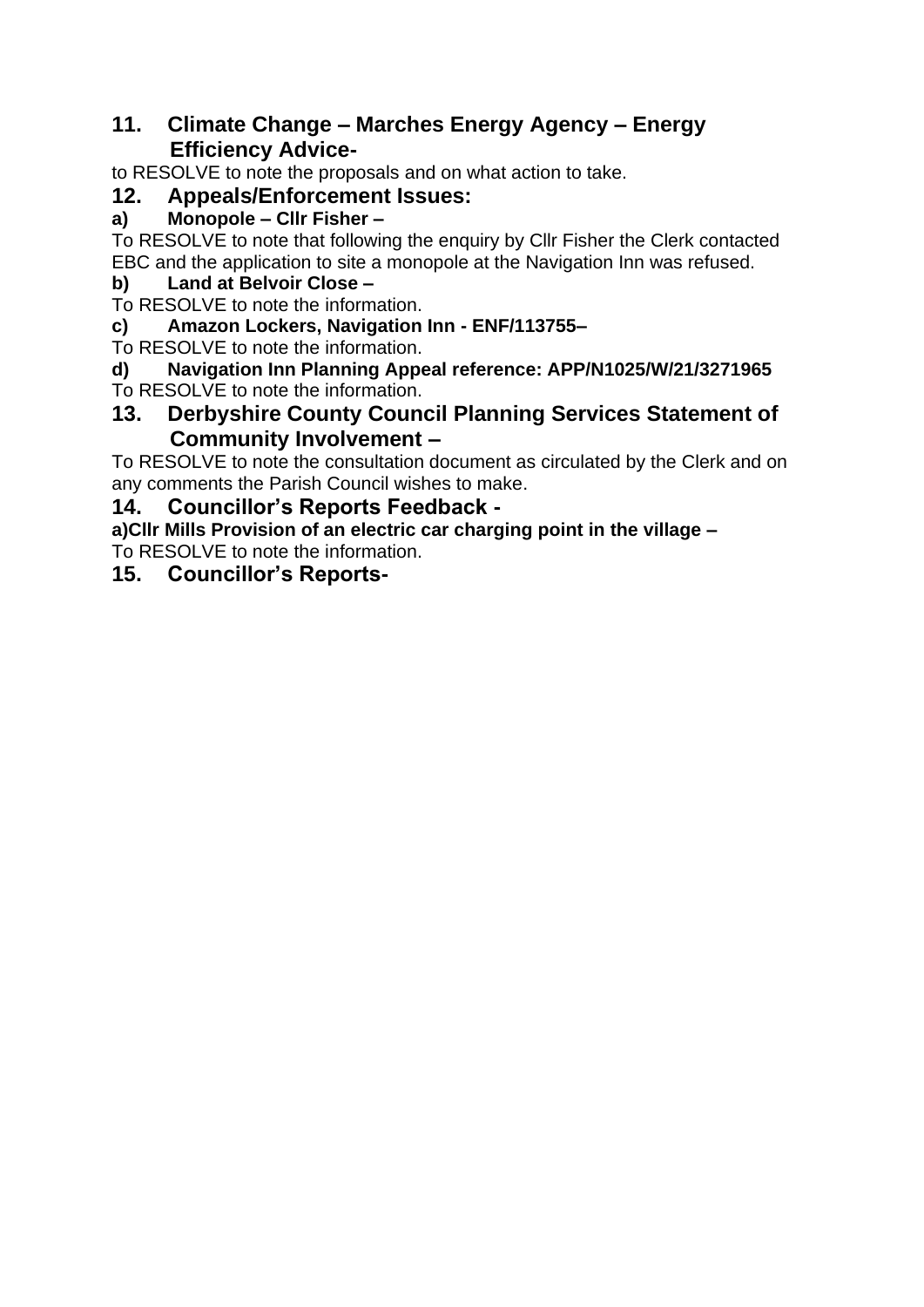| <b>Date</b>      | <b>App No</b> | <b>Address</b>      | <b>Proposed Development</b>                  | <b>BPC Decision</b>                                                                   | <b>EBC Decision</b> |
|------------------|---------------|---------------------|----------------------------------------------|---------------------------------------------------------------------------------------|---------------------|
| 15.06.21         | ERE/0621/0030 | 96 Holly            | Proposed first floor extension and           |                                                                                       |                     |
|                  |               | Avenue              | replacement of single storey flat roof with  |                                                                                       |                     |
|                  |               |                     | lean to roof at rear                         |                                                                                       |                     |
| 23.06.21         | ERE/0621/0056 | Land 320m           | Change of use from agricultural land to form | This is the same application.                                                         |                     |
|                  |               | northeast of        | dog walking exercise area. Erection of 2m    |                                                                                       |                     |
|                  |               | Cottage Farm        | high fence                                   |                                                                                       |                     |
|                  |               | <b>Holmes Road</b>  |                                              |                                                                                       |                     |
| 28.06.21         | ERE/0621/0056 | <b>Land 350</b>     | Change of use from agricultural to form dog  | This is the same application with additional                                          |                     |
|                  |               | metres              | walking exercise area. Erection of 2m high   | address information.                                                                  |                     |
|                  |               | southwest of        | fence.                                       |                                                                                       |                     |
|                  |               | <b>Willow Brook</b> |                                              |                                                                                       |                     |
|                  |               | <b>Risley Lane</b>  |                                              |                                                                                       |                     |
| 29.06.21         | ERE/0621/0086 | 10 Albert           | Prior Notification of proposed rear facing   | No consultation                                                                       |                     |
|                  |               | Road                | lean to conservatory                         |                                                                                       |                     |
| 05.07.21         | ERE/0621/0082 | 22 The              | Single storey rear extension                 |                                                                                       |                     |
|                  |               | Crescent            |                                              |                                                                                       |                     |
| 05.07.21         | ERE/0621/0087 | Wilsthorpe          | Removal of existing 15m monopole with 6      |                                                                                       |                     |
|                  |               | Lodge,              | antennas and replacement with a 25m          |                                                                                       |                     |
|                  |               | <b>Bostocks</b>     | monopole with 12 antennas and installation   |                                                                                       |                     |
|                  |               | Lane, Long          | of ancillary equipment                       |                                                                                       |                     |
|                  |               | Eaton               |                                              |                                                                                       |                     |
| <b>EREWASH</b>   |               |                     |                                              |                                                                                       |                     |
| <b>DECISIONS</b> |               |                     |                                              |                                                                                       |                     |
| 11.05.21         | ERE/0521/0019 | 65 Poplar           | Two dying Lombardy Poplars - reduce to a     | No consultation                                                                       | Approved            |
|                  |               | Road                | height of around 20 - 25 feet. Two healthy   |                                                                                       | with                |
|                  |               |                     | Lombardy poplars - reduce to a matching      |                                                                                       | conditions          |
|                  |               |                     | height. Black Poplar - reduce by approx 10   |                                                                                       | 30.06.21            |
| 13.05.21         |               |                     | feet.                                        |                                                                                       |                     |
|                  | ERE/0521/0018 | 69 Longmoor         | Single storey front/side extension and rear  | No objections in principle however the                                                | Approved            |
|                  |               | Lane                | extension to existing dwelling               | applicant is reminded of their responsibilities in<br>relation to the Party Wall Act. | with<br>conditions  |
|                  |               |                     |                                              |                                                                                       | 22.6.21             |
| 12.05.21         | ERE/0521/0017 | 56 Holmes           |                                              | No Objections                                                                         |                     |
|                  |               | Road                | Single storey rear extension                 |                                                                                       | Approved<br>with    |
|                  |               |                     |                                              |                                                                                       | conditions          |
|                  |               |                     |                                              |                                                                                       | 30.06.21            |
|                  |               |                     |                                              |                                                                                       |                     |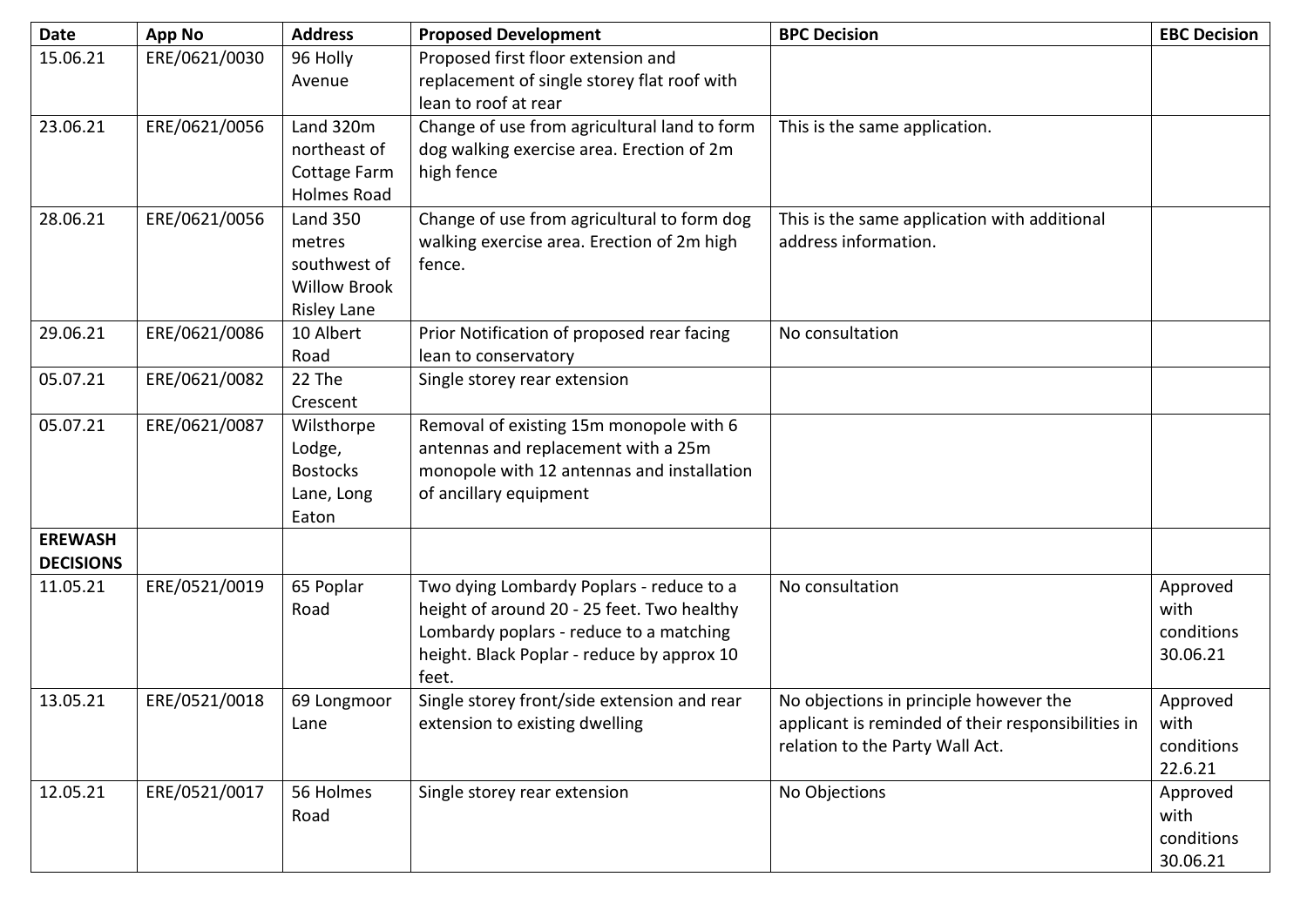| 10.05.21 | ERE/0521/0008 | 38 Risley Lane     | Proposed front boundary walls, railing and   | Single Storey rear extension $-$ no objections   | Approved   |
|----------|---------------|--------------------|----------------------------------------------|--------------------------------------------------|------------|
|          |               |                    | gates and single storey rear extension       | Boundary Wall - recommend refusal - concerns     | with       |
|          |               |                    |                                              | were raised regarding the height and style of    | conditions |
|          |               |                    |                                              | the proposed wall in relation to surrounding     | 25.06.21   |
|          |               |                    |                                              | properties within the Conservation area.         |            |
| 29.04.21 | ERE/0421/0082 | <b>Risley Lane</b> | Prior Notification of installation of an 18m | No Consultation                                  | Refused    |
|          |               |                    | monopole, together with the installation of  | It was RESOLVED that whilst the Parish Council   | 18.06.21   |
|          |               |                    | ground-based equipment cabinets              | support that advanced, high quality and reliable |            |
|          |               |                    |                                              | communications infrastructure is essential for   |            |
|          |               |                    |                                              | economic growth and the social well-being of     |            |
|          |               |                    |                                              | our residents, the Council's decision is to      |            |
|          |               |                    |                                              | recommend refusal of this Application for the    |            |
|          |               |                    |                                              | following reasons:                               |            |
|          |               |                    |                                              |                                                  |            |
|          |               |                    |                                              | The Committee endorses the objections raised     |            |
|          |               |                    |                                              | by Parishioners in their representations,        |            |
|          |               |                    |                                              | particularly in disagreeing with the following   |            |
|          |               |                    |                                              | statements by the Applicants on their SSSI (Site |            |
|          |               |                    |                                              | Specific Supplementary Information) (in the      |            |
|          |               |                    |                                              | order as they appear with the application        |            |
|          |               |                    |                                              | claims in bold italics and the Parish Council    |            |
|          |               |                    |                                              | response following each claim).                  |            |
|          |               |                    |                                              |                                                  |            |
|          |               |                    |                                              | SITING-                                          |            |
|          |               |                    |                                              | 'The site selection process has also been        |            |
|          |               |                    |                                              | influenced by the numerous vertical elements     |            |
|          |               |                    |                                              | of street furniture distributed around the       |            |
|          |               |                    |                                              | vicinity of the site including street lighting   |            |
|          |               |                    |                                              | columns.                                         |            |
|          |               |                    |                                              | A 'Give Way' sign at the road junction, a couple |            |
|          |               |                    |                                              | of street name signs and a single 5m streetlight |            |
|          |               |                    |                                              | is the extent of the existing street furniture.  |            |
|          |               |                    |                                              | Such a structure would dominate and have a       |            |
|          |               |                    |                                              | serious detrimental visual impact on the area.   |            |
|          |               |                    |                                              |                                                  |            |
|          |               |                    |                                              | There are no schools/colleges in close           |            |
|          |               |                    |                                              | proximity to the proposed location.'             |            |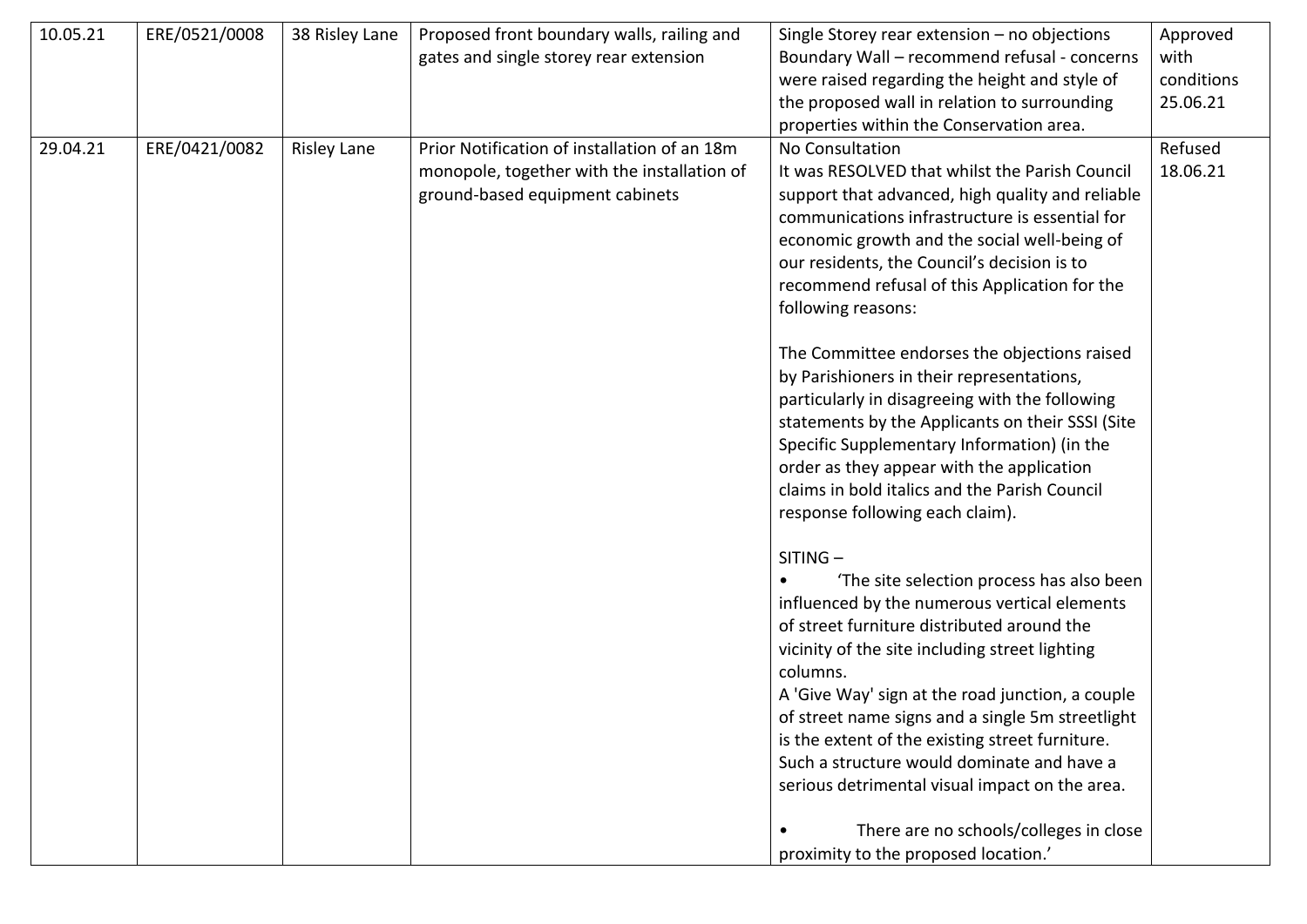|  | A new boarding school is opening shortly                    |  |
|--|-------------------------------------------------------------|--|
|  | approximately 200m away we understand that                  |  |
|  | they were not consulted about the application.              |  |
|  |                                                             |  |
|  | • 'The site has been selected on a wide adopted             |  |
|  | area of the highway in a position that will not             |  |
|  | impede pedestrian flow or the safety of passing             |  |
|  | motorists.                                                  |  |
|  | It is a narrow road and pavement and one of                 |  |
|  | the main routes into and out of the village for             |  |
|  | vehicles, horse riders, cyclists, and pedestrians.          |  |
|  | The school bus that services Friesland School               |  |
|  | picks up and drops off outside the Navigation               |  |
|  | Inn at a designated stop and would be affected              |  |
|  | by the proposal.                                            |  |
|  |                                                             |  |
|  | The proposed location benefits from the                     |  |
|  | existence of tall, mature trees which provide               |  |
|  | screening, helping the proposed equipment to                |  |
|  | blend into the surrounding area.'                           |  |
|  | The application explains that the existing                  |  |
|  | 'mature trees' will screen the mast. The trees              |  |
|  | are not dense or well enough established to                 |  |
|  | screen the unsightly mast from Stevens Lane /               |  |
|  | Risley Lane. They are a small fraction of the size          |  |
|  | of the mast.                                                |  |
|  |                                                             |  |
|  | 'This location is also beneficial in that it does           |  |
|  | not directly face nearby residential properties,            |  |
|  | thereby further blending into the surrounding               |  |
|  | area without visually obstructing such                      |  |
|  |                                                             |  |
|  | properties.'<br>Numerous properties on Risley Lane, Stevens |  |
|  |                                                             |  |
|  | Lane and Longmoor Lane will be able to see the              |  |
|  | mast from their house and/or gardens,                       |  |
|  | particularly affected will be 109 Risley Lane and           |  |
|  | the Navigation Public House.                                |  |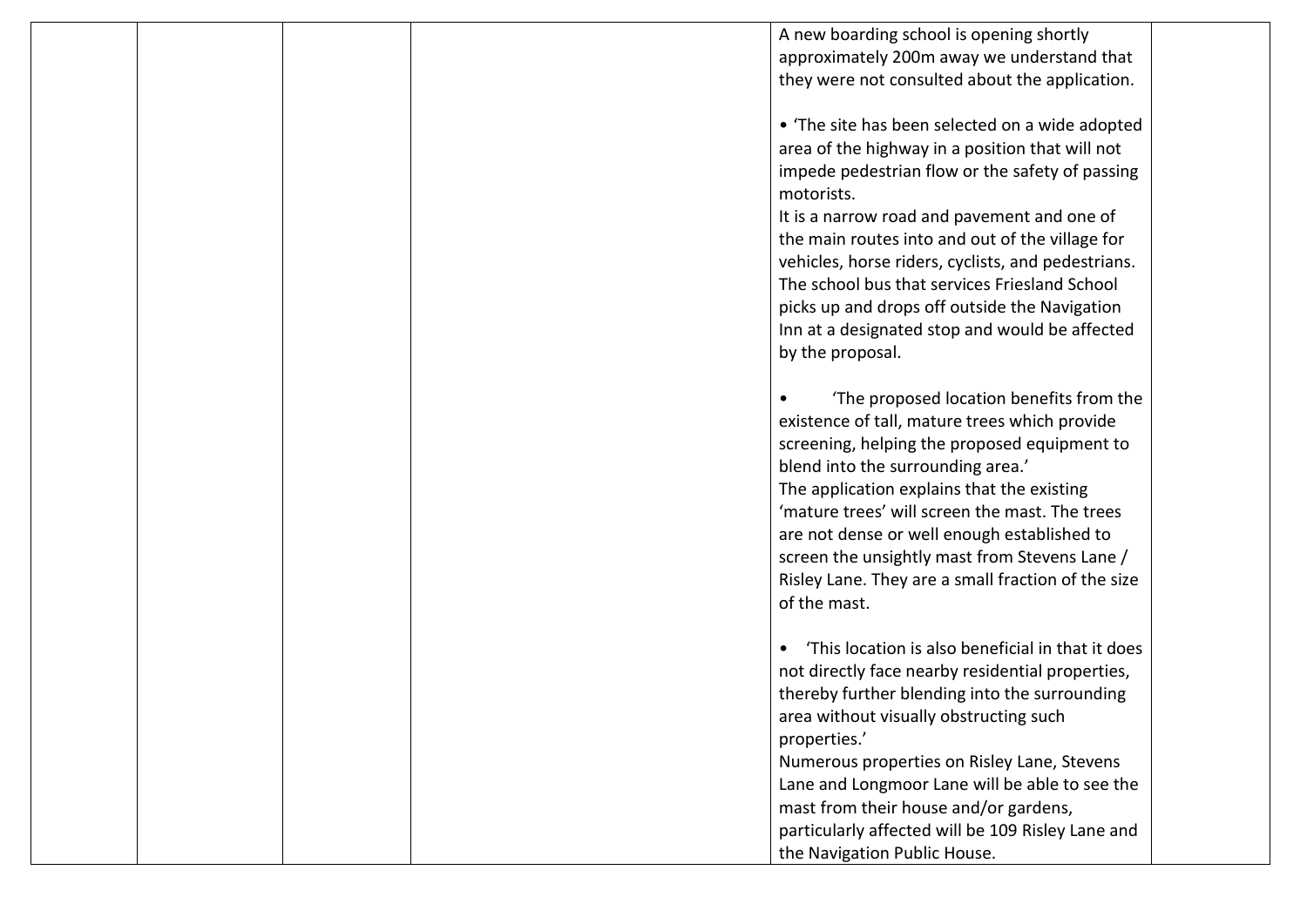|  |  | Should the pending Planning Application be                   |  |
|--|--|--------------------------------------------------------------|--|
|  |  | approved for a new dwelling on the Car Park, it              |  |
|  |  | will be highly visible from their front windows.             |  |
|  |  |                                                              |  |
|  |  | 'This site has been strategically situated on a<br>$\bullet$ |  |
|  |  | grass verge.'                                                |  |
|  |  | The pole is situated near to a small tree and                |  |
|  |  |                                                              |  |
|  |  | along with the cabinets will be mounted over                 |  |
|  |  | the roots of the adjacent tree.                              |  |
|  |  |                                                              |  |
|  |  | 'The proposed location is pulled away from                   |  |
|  |  | amenities such as junctions'                                 |  |
|  |  | The site location is on the approach to a busy               |  |
|  |  | crossroads leading to safety concerns in terms               |  |
|  |  | of reduced visibility, particularly exiting the Pub          |  |
|  |  | Car Park. This will also be impacted should the              |  |
|  |  | appeal for planning application                              |  |
|  |  | (ERE/1020/0035) be upheld as the access to the               |  |
|  |  | pub car park is to be moved closer to the mast               |  |
|  |  | site.                                                        |  |
|  |  |                                                              |  |
|  |  | 'It will not infringe upon the character or                  |  |
|  |  | amenity of the area.'                                        |  |
|  |  | This structure will be located at an elevated                |  |
|  |  |                                                              |  |
|  |  | area of the village and will be approximately                |  |
|  |  | twice the height of the adjacent characterful                |  |
|  |  | Navigation pub, an Asset of Community Value                  |  |
|  |  | which is hoped will be given listed status.                  |  |
|  |  | It will be an eyesore for many living,                       |  |
|  |  | commuting, or walking in this pleasant area of               |  |
|  |  | Breaston and will impact on the setting of the               |  |
|  |  | historic pub, hence infringing upon the                      |  |
|  |  | character of the area. The height of the site and            |  |
|  |  | mast will be seen from most of the village and               |  |
|  |  | will have an impact on the conservation area.                |  |
|  |  |                                                              |  |
|  |  | • 'The only viable option has been put forward.'             |  |
|  |  |                                                              |  |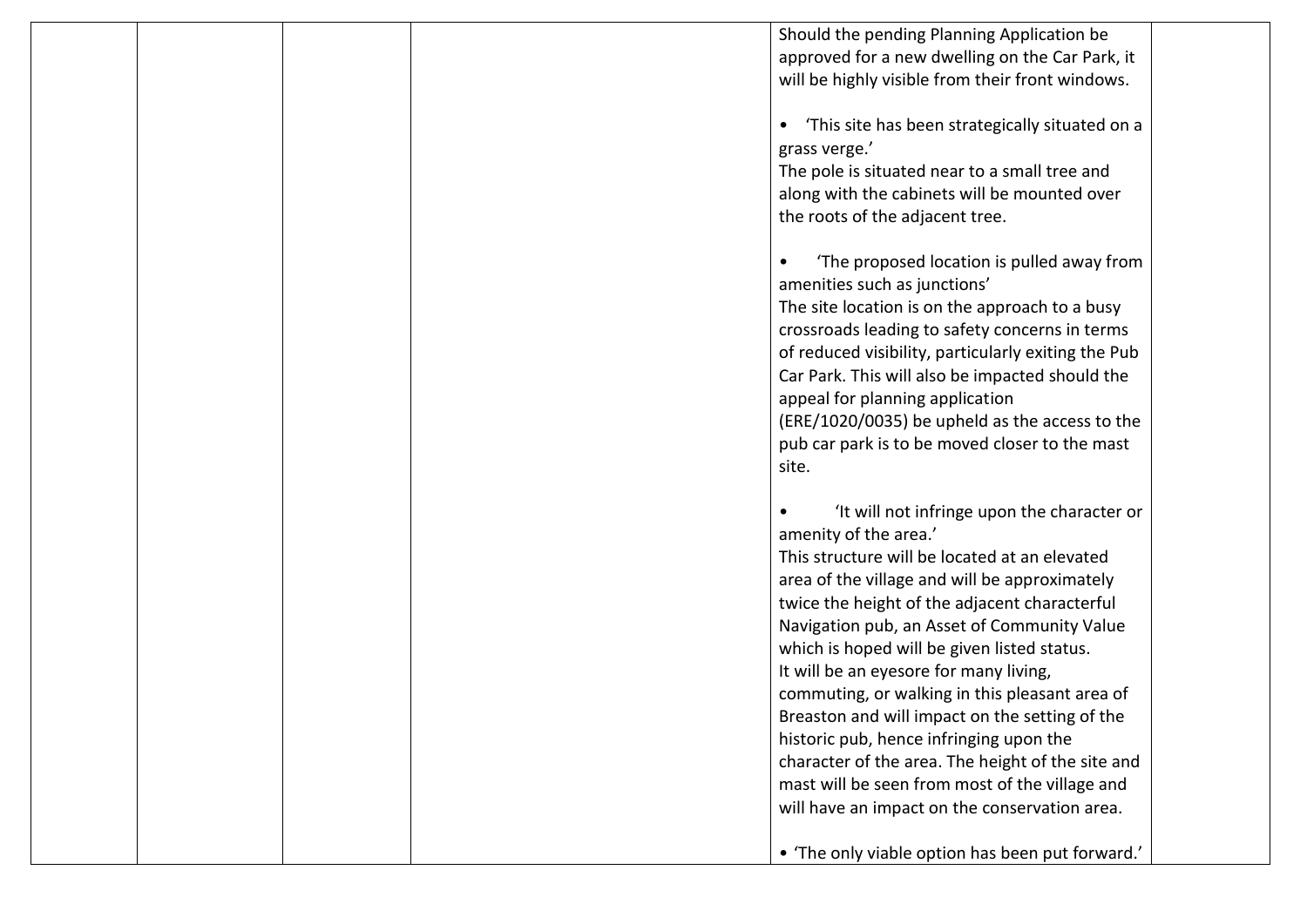|  | Why were all the search options in residential             |  |
|--|------------------------------------------------------------|--|
|  | areas and not more discrete sites?                         |  |
|  | The Council are disappointed that the Applicant            |  |
|  | didn't liaise with them when examining suitable            |  |
|  | sites, possibly avoiding the negative reaction             |  |
|  | from their residents.                                      |  |
|  |                                                            |  |
|  | 'Taking into account the factors of technical<br>$\bullet$ |  |
|  | constraints, available sites and planning                  |  |
|  | constraints, we consider that this site and                |  |
|  | design clearly represents the optimum                      |  |
|  | environmental solution.'                                   |  |
|  | In view of the reaction of our Parishioners, we            |  |
|  | request that they consider a more suitable, less           |  |
|  | visual, and sensitive site.                                |  |
|  |                                                            |  |
|  | APPEARANCE-                                                |  |
|  | The proposed design has been selected to                   |  |
|  | minimise visual impact upon the street scene               |  |
|  | by integrating with the existing built                     |  |
|  | environment. It is felt that such a minor                  |  |
|  | increase would not detract from the character              |  |
|  | in which the proposal sits.'                               |  |
|  | The Monopole and three Cabinets do not                     |  |
|  | integrate with the environment being at least              |  |
|  | twice as tall as anything currently on the site            |  |
|  | and are not appropriately camouflaged, as                  |  |
|  | specified in the National Planning Policy                  |  |
|  | Framework. They will significantly affect the              |  |
|  | character of an established, pleasant village              |  |
|  | environment. They are not in keeping with the              |  |
|  | residential amenity of Stevens Lane. The road is           |  |
|  | made up largely of bungalows. The mast is                  |  |
|  | extremely high and will be overbearing and                 |  |
|  | unattractive.                                              |  |
|  |                                                            |  |
|  | <b>OTHER CONCERNS-</b>                                     |  |
|  | Inadequate Means of Enclosure - Policy 10 of               |  |
|  | the Erewash Core Strategy refers to the                    |  |